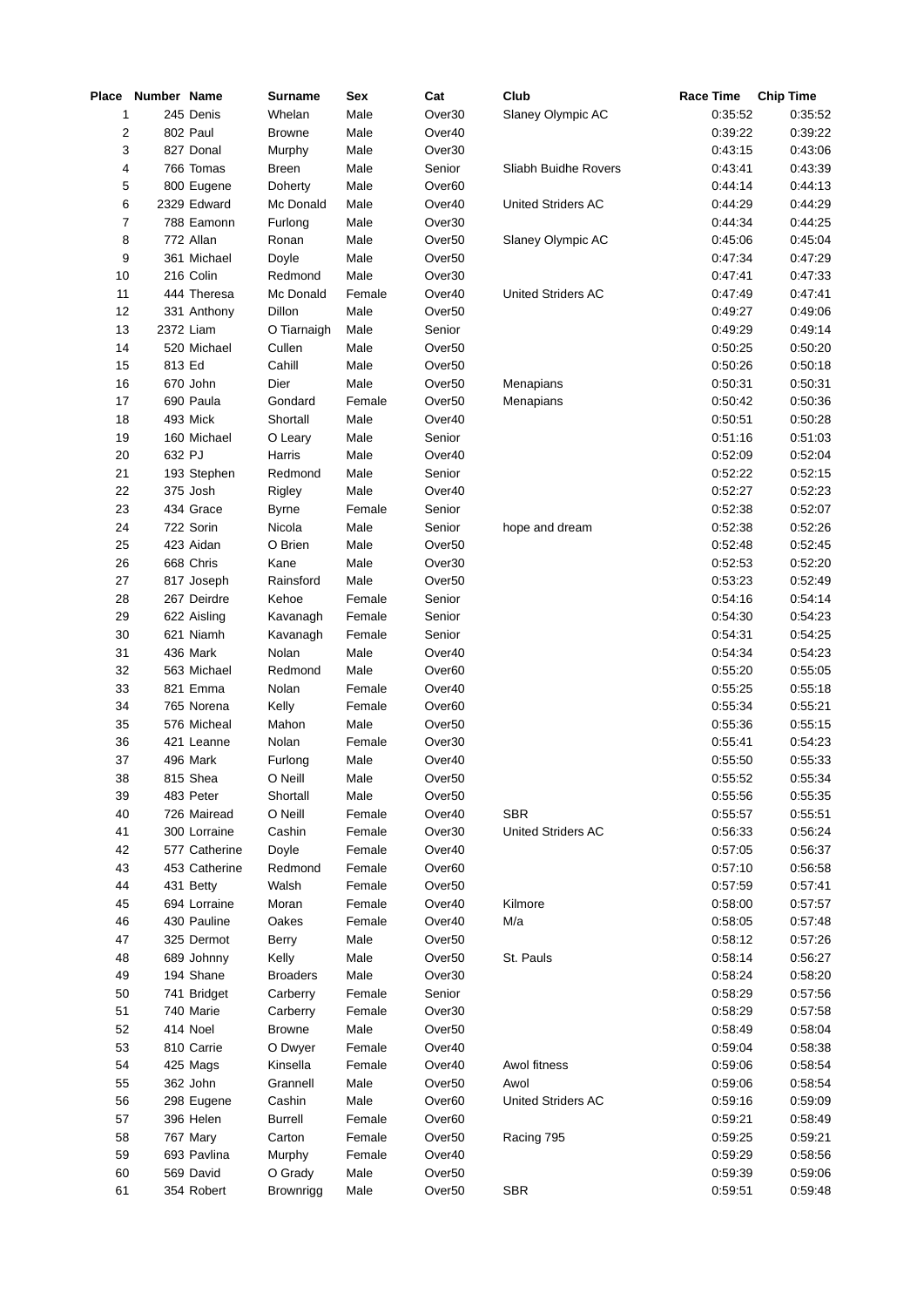| 62  | 514 Una       | <b>Bird</b>   | Female | Over40             |                        | 1:00:23 | 1:00:01 |
|-----|---------------|---------------|--------|--------------------|------------------------|---------|---------|
| 63  | 725 Yvonne    | O Connor      | Female | Over <sub>50</sub> | United Striders AC     | 1:00:23 | 1:00:12 |
| 64  | 297 John      | Murphy        | Male   | Over <sub>50</sub> | Enniscorthy Rugby club | 1:00:24 | 1:00:11 |
| 65  | 385 Rose      | Power         | Female | Over40             |                        | 1:00:26 | 0:59:55 |
| 66  | 299 Bernie    | Cashin        | Female | Over <sub>60</sub> | United Striders AC     | 1:00:46 | 1:00:35 |
| 67  | 488 Annette   | Guinan        | Female | Over40             |                        | 1:00:56 | 1:00:52 |
| 68  | 155 Clodagh   | O Leary       | Female | Senior             |                        | 1:01:06 | 1:00:26 |
| 69  | 382 Millisa   | Dreelan       | Female | Over40             |                        | 1:01:08 | 1:00:30 |
| 70  | 528 Pauline   | Murphy        | Male   | Over40             |                        | 1:01:55 | 1:01:37 |
| 71  | 112 Aisling   | Ronan         | Female | Over40             |                        | 1:02:14 | 1:01:47 |
| 72  | 283 Sinead    | Ronan         | Female | Over40             | Sineads fitness class  | 1:02:15 | 1:01:46 |
| 73  | 718 Nick      | Lett          | Male   | Over40             |                        | 1:02:16 | 1:02:07 |
| 74  | 378 Rory      | Delaney       | Male   | Over30             |                        | 1:02:20 | 1:01:58 |
| 75  | 770 Fran      | Kennedy       | Female | Over40             |                        | 1:02:44 | 1:02:22 |
| 76  | 624 Frances   | Murphy        | Female | Over <sub>50</sub> |                        | 1:02:51 | 1:02:47 |
| 77  | 717 Gina      | Lett          | Female | Over40             |                        | 1:02:51 | 1:02:43 |
| 78  | 353 Olive     | Brownrigg     | Female | Over40             | <b>SBR</b>             | 1:02:52 | 1:02:47 |
| 79  | 769 John      | Chapman       | Male   | Over <sub>50</sub> | Slaney Olympic AC      | 1:03:00 | 1:02:25 |
| 80  | 260 Brendan   | Wright        | Male   | Over70             |                        | 1:03:09 | 1:02:50 |
| 81  | 830 Jack      | Kenny         | Male   | Senior             |                        | 1:03:31 | 1:03:21 |
| 82  | 309 A‰adaoin  | <b>Butler</b> | Female | Over30             |                        | 1:03:39 | 1:02:45 |
| 83  | 587 Fiona     | Wilson        | Female | Over30             |                        | 1:04:05 | 1:03:32 |
| 84  | 420 Pauline   | Adair         | Female | Over30             |                        | 1:04:13 | 1:03:33 |
| 85  | 363 Concepta  | Power         | Female | Over40             | awol fitness           | 1:04:22 | 1:04:11 |
| 86  | 749 Jim       | O Brien       | Male   | Over <sub>50</sub> |                        | 1:04:23 | 1:04:12 |
| 87  | 629 Nicholas  | Doyle         | Male   | Over40             |                        | 1:04:37 | 1:03:55 |
| 88  | 595 Natasha   | Dwyer         | Female | Over40             |                        | 1:05:35 | 1:05:26 |
| 89  | 677 Bridget   | Whelan        | Female | Over40             |                        | 1:05:50 | 1:05:30 |
| 90  | 529 Kenneth   | Murphy        | Male   | Over40             |                        | 1:06:27 | 1:06:08 |
| 91  | 664 Dean      | Kenny         | Male   | Over30             |                        | 1:06:47 | 1:06:33 |
| 92  | 428 Shauna    | Fenlon        | Female | Over30             | <b>AWOL</b>            | 1:06:47 | 1:06:33 |
| 93  | 692 Theresa   | Shanahan      | Female | Over30             |                        | 1:06:47 | 1:06:33 |
| 94  | 486 Beata     | Madej         | Female | Over40             |                        | 1:06:49 | 1:06:26 |
| 95  | 585 Debbie    | Coughlan      | Female | Over30             |                        | 1:06:50 | 1:06:17 |
| 96  | 251 Myles     | Roche         | Male   | Over30             |                        | 1:06:51 | 1:05:21 |
| 97  | 708 Annis     | Kehoe         | Female | Over <sub>60</sub> | Slaney Olympic AC      | 1:06:57 | 1:06:25 |
| 98  | 753 Enda      | Waters        | Male   | Over40             | Slaney Olympic AC      | 1:06:57 | 1:06:24 |
| 99  | 572 Edel      | Kehoe         | Female | Over <sub>50</sub> |                        | 1:07:09 | 1:06:46 |
| 100 | 220 Trisha    | Hutchinson    | Female | Over <sub>50</sub> |                        | 1:07:14 | 1:06:29 |
| 101 | 135 Kay       | Herlihy       | Female | Over <sub>50</sub> |                        | 1:07:16 | 1:06:53 |
| 102 | 732 Pat       | Harrington    | Male   | Over <sub>50</sub> |                        | 1:07:40 | 1:06:49 |
| 103 | 793 Shane     | Redmond       | Male   | Senior             |                        | 1:08:00 | 1:06:57 |
| 104 | 733 Mary      | Roban         | Female | Over40             |                        | 1:09:06 | 1:08:36 |
| 105 | 226 Declan    | Kinsella      | Male   | Senior             |                        | 1:09:06 | 1:08:55 |
| 106 | 228 Catherine | Kinsella      | Female | Over <sub>50</sub> |                        | 1:09:06 | 1:08:55 |
| 107 | 432 Yvonne    | <b>Byrne</b>  | Female | Over <sub>50</sub> |                        | 1:09:27 | 1:08:57 |
| 108 | 433 Sean      | <b>Byrne</b>  | Male   | Over <sub>50</sub> | <b>DMP</b>             | 1:09:29 | 1:08:57 |
| 109 | 642 Noel      | Winters       | Male   | Over40             |                        | 1:09:38 | 1:09:17 |
| 110 | 773 Agnes     | Kennedy       | Male   | Over30             |                        | 1:09:46 | 1:09:25 |
| 111 | 357 André     | Lopes         | Male   | Over40             |                        | 1:10:09 | 1:09:48 |
| 112 | 586 Liam      | Leacy         | Male   | Over40             |                        | 1:10:24 | 1:09:44 |
| 113 | 628 Jonathan  | Pollock       | Male   | Over40             |                        | 1:10:27 | 1:09:46 |
| 114 | 684 Ann       | Waruinge      | Female | Over30             |                        | 1:10:43 | 1:10:24 |
| 115 | 111 Sharon    | Murphy        | Female | Senior             |                        | 1:10:53 | 1:10:27 |
| 116 | 669 Sharon    | Dier          | Female | Over <sub>50</sub> | Menapians              | 1:11:03 | 1:10:56 |
| 117 | 336 Bob       | Tracey        | Male   | Over70             |                        | 1:11:22 | 1:10:58 |
| 118 | 134 Tom       | Herlihy       | Male   | Over <sub>50</sub> |                        | 1:11:22 | 1:10:57 |
| 119 | 115 Maryanne  | Foley         | Female | Over <sub>50</sub> |                        | 1:11:37 | 1:11:22 |
| 120 | 641 Paula     | Lacey         | Female | Over40             |                        | 1:12:08 | 1:11:47 |
| 121 | 458 Bridget   | O Loughlin    | Female | Over40             |                        | 1:12:08 | 1:11:48 |
| 122 | 614 Ann       | Stafford      | Female | Over <sub>50</sub> |                        | 1:12:08 | 1:11:48 |
| 123 | 597 Louise    | Conroy        | Female | Over <sub>50</sub> | <b>AWOL FITNESS</b>    | 1:12:34 | 1:12:19 |
|     |               |               |        |                    |                        |         |         |

|                     | 1:00:23 | T:00:0T |
|---------------------|---------|---------|
| ed Striders AC      | 1:00:23 | 1:00:12 |
| iscorthy Rugby club | 1:00:24 | 1:00:11 |
|                     | 1:00:26 | 0:59:55 |
| ed Striders AC      | 1:00:46 | 1:00:35 |
|                     | 1:00:56 | 1:00:52 |
|                     | 1:01:06 | 1:00:26 |
|                     | 1:01:08 | 1:00:30 |
|                     | 1:01:55 | 1:01:37 |
|                     | 1:02:14 | 1:01:47 |
| eads fitness class  | 1:02:15 | 1:01:46 |
|                     | 1:02:16 | 1:02:07 |
|                     | 1:02:20 | 1:01:58 |
|                     | 1:02:44 | 1:02:22 |
|                     | 1:02:51 | 1:02:47 |
|                     | 1:02:51 | 1:02:43 |
| ξ                   | 1:02:52 | 1:02:47 |
| ey Olympic AC       | 1:03:00 | 1:02:25 |
|                     | 1:03:09 | 1:02:50 |
|                     | 1:03:31 | 1:03:21 |
|                     | 1:03:39 | 1:02:45 |
|                     | 1:04:05 | 1:03:32 |
|                     | 1:04:13 | 1:03:33 |
| I fitness           | 1:04:22 | 1:04:11 |
|                     | 1:04:23 | 1:04:12 |
|                     | 1:04:37 | 1:03:55 |
|                     | 1:05:35 | 1:05:26 |
|                     | 1:05:50 | 1:05:30 |
|                     | 1:06:27 | 1:06:08 |
|                     | 1:06:47 | 1:06:33 |
| ЭL                  | 1:06:47 | 1:06:33 |
|                     | 1:06:47 | 1:06:33 |
|                     | 1:06:49 | 1:06:26 |
|                     | 1:06:50 | 1:06:17 |
|                     | 1:06:51 | 1:05:21 |
| ey Olympic AC       | 1:06:57 | 1:06:25 |
| ey Olympic AC       | 1:06:57 | 1:06:24 |
|                     | 1:07:09 | 1:06:46 |
|                     | 1:07:14 | 1:06:29 |
|                     | 1:07:16 | 1:06:53 |
|                     | 1:07:40 | 1:06:49 |
|                     | 1:08:00 | 1:06:57 |
|                     | 1:09:06 | 1:08:36 |
|                     | 1:09:06 | 1:08:55 |
|                     | 1:09:06 | 1:08:55 |
|                     | 1:09:27 | 1:08:57 |
| $\mathsf{c}$        | 1:09:29 | 1:08:57 |
|                     | 1:09:38 | 1:09:17 |
|                     | 1:09:46 | 1:09:25 |
|                     | 1:10:09 | 1:09:48 |
|                     | 1:10:24 | 1:09:44 |
|                     | 1:10:27 | 1:09:46 |
|                     | 1:10:43 | 1:10:24 |
|                     | 1:10:53 | 1:10:27 |
| ıapians             | 1:11:03 | 1:10:56 |
|                     | 1:11:22 | 1:10:58 |
|                     | 1:11:22 | 1:10:57 |
|                     | 1:11:37 | 1:11:22 |
|                     | 1:12:08 | 1:11:47 |
|                     | 1:12:08 | 1:11:48 |
|                     | 1:12:08 | 1:11:48 |
| <b>OL FITNESS</b>   | 1:12:34 | 1:12:19 |
|                     |         |         |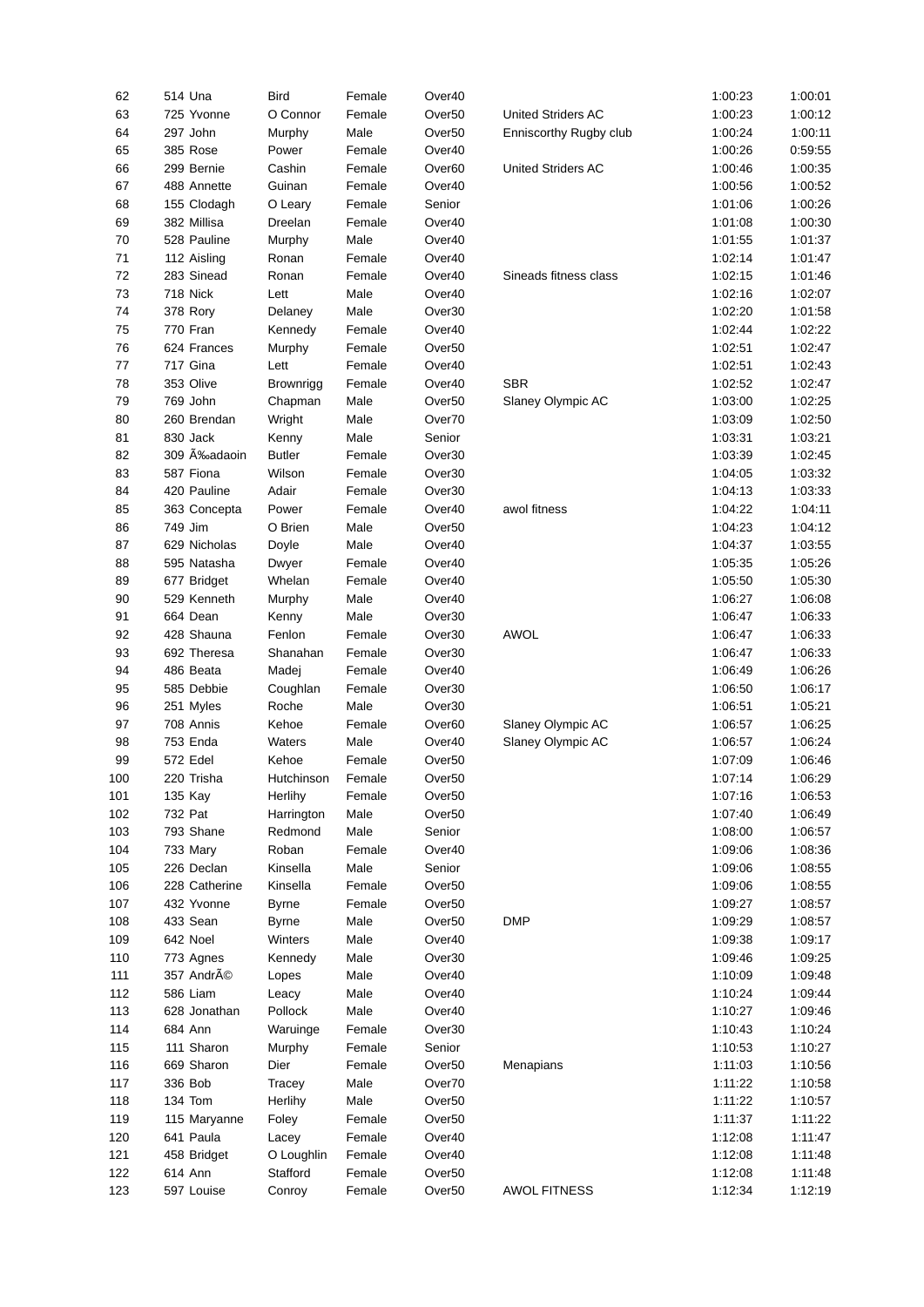| 124 | 2449 Grainne    | <b>Bruce</b>         | Female | Over <sub>50</sub> | <b>AWOL</b>                  | 1:12:35 | 1:12:19 |
|-----|-----------------|----------------------|--------|--------------------|------------------------------|---------|---------|
| 125 | 643 Marina      | <b>Byrne</b>         | Female | Over <sub>50</sub> | United Striders AC           | 1:12:47 | 1:12:36 |
| 126 | 252 John        | Doyle                | Male   | Over <sub>50</sub> |                              | 1:13:16 | 1:12:02 |
| 127 | 306 Nora        | O Connell            | Female | Over40             |                              | 1:13:17 | 1:12:03 |
| 128 | 439 Sharon      | O Shea               | Female | Over <sub>50</sub> |                              | 1:13:56 | 1:12:48 |
| 129 | 783 Ciara       | <b>Byrne</b>         | Male   | Senior             |                              | 1:13:57 | 1:12:48 |
| 130 | 759 Megan       | O Shea               | Female | Senior             |                              | 1:13:57 | 1:12:47 |
| 131 | 427 Samantha    | <b>Brady</b>         | Female | Over40             | Awol fitness                 | 1:14:14 | 1:14:01 |
| 132 | 156 Mary        | O Leary              | Female | Over <sub>50</sub> |                              | 1:14:46 | 1:14:09 |
| 133 | 743 Michelle    | Kehoe                | Male   | Over40             |                              | 1:14:47 | 1:13:47 |
| 134 | 157 Aoife       | O Leary              | Female | Senior             |                              | 1:15:37 | 1:14:59 |
| 135 | 158 Michael     | O Leary              | Male   | Over <sub>60</sub> |                              | 1:15:38 | 1:14:59 |
| 136 | 138 Dayna       | Banville             | Female | Senior             |                              | 1:16:26 | 1:15:56 |
| 137 | 124 Kelly       | <b>Banville</b>      | Female | Senior             |                              | 1:16:27 | 1:15:57 |
| 138 | 780 Jolanta     | Kutkiewicz           | Female | Over40             |                              | 1:18:05 | 1:17:16 |
| 139 | 724 Bozena      | <b>Bartnik</b>       | Female | Over40             |                              | 1:18:06 | 1:17:17 |
| 140 | 683 Chris       | O Toole              | Female | Over <sub>50</sub> |                              | 1:19:28 | 1:18:44 |
| 141 | 148 Anne        | Cleary               | Female |                    |                              | 1:19:54 |         |
|     |                 |                      |        | Over <sub>60</sub> |                              |         | 1:19:35 |
| 142 | 314 Annette     | Nash                 | Female | Over40             |                              | 1:19:56 | 1:19:37 |
| 143 | 262 Tom         | Hennessy             | Male   | Over <sub>60</sub> |                              | 1:19:56 | 1:18:55 |
| 144 | 225 Kathleen    | Nash                 | Female | Over <sub>60</sub> |                              | 1:19:56 | 1:19:38 |
| 145 | 709 Anna        | Carr                 | Female | Over40             |                              | 1:20:11 | 1:19:31 |
| 146 | 739 Margaret    | <b>Brennan</b>       | Female | Over40             |                              | 1:20:13 | 1:19:33 |
| 147 | 270 Eithne      | Finn                 | Female | Over <sub>50</sub> |                              | 1:20:20 | 1:19:52 |
| 148 | 613 James       | O Leary              | Male   | Over <sub>50</sub> | Ma                           | 1:20:49 | 1:19:57 |
| 149 | 714 Sarah       | <b>Butler</b>        | Female | Over30             |                              | 1:20:52 | 1:20:26 |
| 150 | 630 Mag         | O Leary Doyle Female |        | Over40             |                              | 1:21:34 | 1:21:30 |
| 151 | 356 Christine   | Hill                 | Female | Over40             | Sliabh Buidhe Rovers         | 1:21:34 | 1:21:30 |
| 152 | 804 Rachel      | Doyle                | Female | Over30             |                              | 1:21:36 | 1:20:39 |
| 153 | 805 Sandra      | Doyle                | Female | Over <sub>50</sub> |                              | 1:21:36 | 1:20:39 |
| 154 | 234 Sinead      | Doyle                | Female | Senior             |                              | 1:21:41 | 1:20:20 |
| 155 | 648 Breda       | Sweeney              | Female | Over <sub>50</sub> |                              | 1:21:41 | 1:20:20 |
| 156 | 154 Breda       | Raleigh              | Female | Over <sub>50</sub> |                              | 1:21:45 | 1:20:22 |
| 157 | 456 Frank       | Foley                | Male   | Over <sub>50</sub> |                              | 1:21:59 | 1:21:22 |
| 158 | 123 Mary        | Nolan                | Female | Over <sub>50</sub> | Slaney Olympic AC            | 1:22:12 | 1:21:50 |
| 159 | 349 Joan        | Wallace              | Female | Over <sub>60</sub> |                              | 1:22:38 | 1:22:11 |
| 160 | 452 Barbara     | Cooper               | Female | Over30             |                              | 1:22:53 | 1:22:28 |
| 161 | 2454 Ciara      | Maddock              | Female | Senior             |                              | 1:23:09 | 1:22:33 |
| 162 | 665 Jane        | Carroll              | Female | Over40             |                              | 1:23:11 | 1:22:34 |
| 163 | 705 Deirdre     | Mc Carthy            | Female | Over <sub>50</sub> | <b>Arklow Trail Trotters</b> | 1:23:36 | 1:22:26 |
| 164 | 210 Eleanor     | Lyng                 | Female | Over <sub>50</sub> |                              | 1:23:43 | 1:23:05 |
| 165 | 205 Pamela      | Kehoe                | Female | Over40             |                              | 1:23:53 | 1:23:15 |
| 166 | 308 Caroline    | Whelan-Lyon Female   |        | Over <sub>50</sub> |                              | 1:24:24 | 1:24:01 |
| 167 | 282 Betty       | O Neill              | Female | Over <sub>50</sub> |                              | 1:24:30 | 1:23:53 |
| 168 | 204 Breda       | Redmond              | Female | Over <sub>50</sub> |                              | 1:24:32 | 1:23:54 |
| 169 | 371 John        | Ellard               | Male   | Over <sub>60</sub> |                              | 1:25:10 | 1:23:56 |
| 170 | 393 Martha      | Mc Grath             | Female | Over <sub>60</sub> |                              | 1:25:21 | 1:24:27 |
| 171 | 707 Pat         | Mc Donald            | Male   | Over <sub>60</sub> |                              | 1:25:21 | 1:23:28 |
| 172 | 649 Ann Marie   | Greene               | Female | Over <sub>50</sub> |                              | 1:25:21 | 1:24:33 |
| 173 | 667 Hazel       | Foley                | Female | Over40             |                              | 1:25:22 | 1:24:53 |
| 174 | 650 Odeile      | Bolger               | Female | Over <sub>50</sub> |                              | 1:25:22 | 1:24:34 |
| 175 | 509 Jane        | Kenny                | Female | Over40             |                              | 1:25:31 | 1:25:02 |
|     |                 |                      |        |                    |                              |         |         |
| 176 | 122 Elaine      | Hendy                | Female | Over40             |                              | 1:25:31 | 1:25:02 |
| 177 | 192 John Joe    | <b>Byrne</b>         | Male   | Over70             |                              | 1:25:53 | 1:25:19 |
| 178 | 355 Damien      | <b>Byrne</b>         | Male   | Senior             |                              | 1:25:53 | 1:25:20 |
| 179 | 468 Margaret    | Cowman               | Female | Over <sub>50</sub> |                              | 1:26:06 | 1:25:52 |
| 180 | <b>505 Bill</b> | Murphy               | Male   | Over <sub>60</sub> |                              | 1:26:06 | 1:25:37 |
| 181 | 370 Derek       | Sludds               | Male   | Over40             |                              | 1:27:17 | 1:26:31 |
| 182 | 450 Deirdre     | Sludds               | Female | Over40             |                              | 1:27:17 | 1:26:32 |
| 183 | 785 Vanessa     | Mehigan              | Female | Over40             |                              | 1:27:20 | 1:26:47 |
| 184 | 756 Mag         | Goldsmith St Female  |        | Over40             | United Striders AC           | 1:27:21 | 1:26:47 |
| 185 | 269 Catherine   | Dempsey              | Female | Over <sub>50</sub> | United Striders AC           | 1:27:21 | 1:26:47 |

| 1:12:35 | 1:12:19 |
|---------|---------|
| 1:12:47 | 1:12:36 |
| 1:13:16 | 1:12:02 |
| 1:13:17 | 1:12:03 |
| 1:13:56 | 1:12:48 |
| 1:13:57 | 1:12:48 |
| 1:13:57 | 1:12:47 |
| 1:14:14 |         |
|         | 1:14:01 |
| 1:14:46 | 1:14:09 |
| 1:14:47 | 1:13:47 |
| 1:15:37 | 1:14:59 |
| 1:15:38 | 1:14:59 |
| 1:16:26 | 1:15:56 |
| 1:16:27 | 1:15:57 |
| 1:18:05 | 1:17:16 |
| 1:18:06 | 1:17:17 |
| 1:19:28 | 1:18:44 |
| 1:19:54 | 1:19:35 |
| 1:19:56 | 1:19:37 |
| 1:19:56 | 1:18:55 |
| 1:19:56 | 1:19:38 |
| 1:20:11 | 1:19:31 |
| 1:20:13 | 1:19:33 |
| 1:20:20 | 1:19:52 |
| 1:20:49 | 1:19:57 |
| 1:20:52 | 1:20:26 |
| 1:21:34 | 1:21:30 |
| 1:21:34 | 1:21:30 |
| 1:21:36 | 1:20:39 |
| 1:21:36 | 1:20:39 |
| 1:21:41 | 1:20:20 |
|         |         |
| 1:21:41 | 1:20:20 |
| 1:21:45 | 1:20:22 |
| 1:21:59 | 1:21:22 |
| 1:22:12 | 1:21:50 |
| 1:22:38 | 1:22:11 |
| 1:22:53 | 1:22:28 |
| 1:23:09 | 1:22:33 |
| 1:23:11 | 1:22:34 |
| 1:23:36 | 1:22:26 |
| 1:23:43 | 1:23:05 |
| 1:23:53 | 1:23:15 |
| 1:24:24 | 1:24:01 |
| 1:24:30 | 1:23:53 |
| 1:24:32 | 1:23:54 |
| 1:25:10 | 1:23:56 |
| 1:25:21 | 1:24:27 |
| 1:25:21 | 1:23:28 |
| 1:25:21 | 1:24:33 |
| 1:25:22 | 1:24:53 |
| 1:25:22 | 1:24:34 |
| 1:25:31 | 1:25:02 |
| 1:25:31 | 1:25:02 |
| 1:25:53 | 1:25:19 |
| 1:25:53 | 1:25:20 |
| 1:26:06 | 1:25:52 |
| 1:26:06 | 1:25:37 |
| 1:27:17 | 1:26:31 |
| 1:27:17 | 1:26:32 |
| 1:27:20 | 1:26:47 |
| 1:27:21 | 1:26:47 |
| 1:27:21 | 1:26:47 |
|         |         |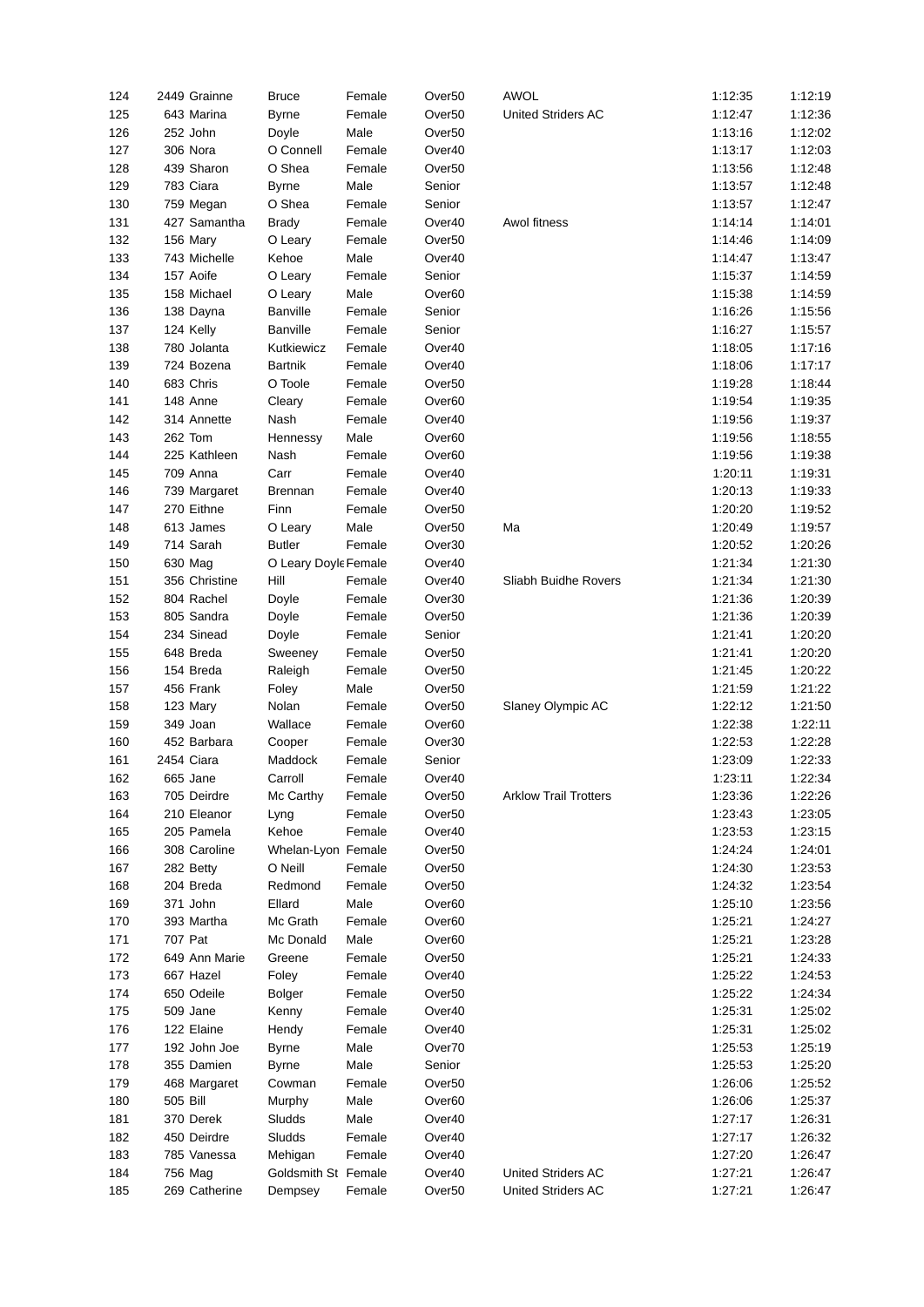| 186 | 517 Patrick    | <b>Buckley</b>      | Male   | Over <sub>60</sub> |                     | 1:27:24 | 1:26:30 |
|-----|----------------|---------------------|--------|--------------------|---------------------|---------|---------|
| 187 | 170 Ciara      | Jones               | Female | Over40             | Croghan AC          | 1:27:24 | 1:26:34 |
| 188 | 549 Helen      | Ryan                | Female | Over40             |                     | 1:27:42 | 1:25:56 |
| 189 | 419 Cathy      | Colfer              | Female | Over30             |                     | 1:27:46 | 1:26:27 |
| 190 | 181 Nikola     | Matuskova           | Female | Senior             |                     | 1:27:48 | 1:26:40 |
| 191 | 754 John       | Roche               | Male   | Over <sub>60</sub> |                     | 1:27:56 | 1:26:34 |
| 192 | 619 Nell       | Lawless             | Female | Over40             |                     | 1:28:00 | 1:26:39 |
| 193 | 618 Paula      | Dempsey             | Female | Over40             |                     | 1:28:01 | 1:26:42 |
| 194 | 324 Annaleigh  | Kehoe               | Female | Over30             |                     | 1:28:06 | 1:27:14 |
| 195 | 633 Antoinette | Fitzsimons          | Female | Over40             |                     | 1:28:07 | 1:27:15 |
| 196 | 418 Eileen     | Kavanagh            | Female | Over <sub>60</sub> |                     | 1:28:12 | 1:27:03 |
| 197 | 126 Kathleen   | <b>Byrne</b>        | Female | Over <sub>50</sub> |                     | 1:28:12 | 1:27:02 |
| 198 | 178 Miroslava  | Matuskova           | Female | Over40             |                     | 1:28:15 | 1:27:07 |
| 199 | 334 Lorraine   | Curran              | Female | Over30             |                     | 1:28:30 | 1:28:04 |
|     | 429 Alisha     |                     |        |                    |                     | 1:28:42 | 1:28:28 |
| 200 |                | Grant               | Female | Senior             | <b>AWOL Fitness</b> |         |         |
| 201 | 426 Michelle   | Grant               | Female | Over <sub>50</sub> | Awol fitness        | 1:28:42 | 1:28:29 |
| 202 | 819 Hilary     | Rowe                | Female | Over40             |                     | 1:28:46 | 1:28:21 |
| 203 | 604 Stephanie  | Wickham             | Female | Over30             | <b>St Mullins</b>   | 1:28:54 | 1:28:09 |
| 204 | 521 Siobhan    | Ryan                | Female | Senior             |                     | 1:29:53 | 1:29:29 |
| 205 | 159 Joseph     | <b>Byrne</b>        | Male   | Over <sub>50</sub> |                     | 1:29:59 | 1:28:04 |
| 206 | 476 Christine  | Doyle               | Female | Senior             |                     | 1:30:11 | 1:29:05 |
| 207 | 484 Geraldine  | <b>Buckley</b>      | Female | Over <sub>50</sub> |                     | 1:30:28 | 1:29:42 |
| 208 | 276 Joseph     | Murray              | Male   | Over40             |                     | 1:30:32 | 1:28:50 |
| 209 | 829 Maura      | Corcoran            | Female | Over <sub>50</sub> |                     | 1:30:37 | 1:29:21 |
| 210 | 828 Frank      | Corcoran            | Male   | Over <sub>60</sub> |                     | 1:30:38 | 1:29:20 |
| 211 | 782 Una        | Doyle               | Female | Over <sub>50</sub> |                     | 1:31:03 | 1:29:33 |
| 212 | 242 Bridget    | Whelan              | Female | Over40             |                     | 1:31:03 | 1:29:32 |
| 213 | 366 Margaret   | Luddy               | Female | Over40             |                     | 1:31:04 | 1:29:35 |
| 214 | 153 Maureen    | Cordon              | Female | Over <sub>50</sub> |                     | 1:31:14 | 1:30:32 |
| 215 | 236 Elizabeth  | Redmond             | Female | Over <sub>60</sub> |                     | 1:31:21 | 1:30:30 |
| 216 | 235 Jane       | Hallahan            | Female | Over40             |                     | 1:31:21 | 1:30:28 |
| 217 | 526 Nuala      | Kelly               | Female | Over <sub>50</sub> |                     | 1:31:38 | 1:30:58 |
| 218 | 249 Martina    | English Moor Female |        | Over <sub>50</sub> |                     | 1:31:39 | 1:30:57 |
| 219 | 702 Louise     | Hatton              | Female | Over40             |                     | 1:31:39 | 1:30:58 |
| 220 | 176 Anne       | Carty               | Female | Over <sub>50</sub> |                     | 1:31:40 | 1:30:58 |
| 221 | 687 ANNA       | <b>STAFFORD</b>     | Female | Over <sub>50</sub> |                     | 1:31:46 | 1:30:49 |
| 222 | 185 Lisa       |                     |        | Over30             |                     | 1:31:47 | 1:31:22 |
| 223 | 109 Linda      | Murphy              | Female |                    |                     | 1:31:49 |         |
| 224 |                | Murphy              | Female | Over30             |                     |         | 1:31:26 |
|     | 686 Margaret   | Frayne              | Female | Over <sub>50</sub> |                     | 1:31:53 | 1:31:53 |
| 225 | 685 Sharon     | McGuire             | Female | Over60             |                     | 1:31:54 | 1:31:41 |
| 226 | 719 Janet      | Cahill              | Female | Over40             |                     | 1:32:05 | 1:31:37 |
| 227 | 195 Catherine  | Dempsey             | Female | Over40             |                     | 1:32:06 | 1:31:38 |
| 228 | 737 Anne       | Freeman Butk Female |        | Over40             |                     | 1:32:06 | 1:31:37 |
| 229 | 487 Eilish     | Begley              | Female | Over30             |                     | 1:32:08 | 1:31:10 |
| 230 | 341 Pamela     | Dempsey             | Female | Over40             |                     | 1:32:08 | 1:31:14 |
| 231 | 625 Sarah      | Gallagher           | Female | Over40             |                     | 1:32:08 | 1:31:13 |
| 232 | 191 Denis      | Irwin               | Male   | Over40             |                     | 1:32:14 | 1:30:46 |
| 233 | 674 Sophie     | Murphy              | Male   | Senior             |                     | 1:32:17 | 1:30:49 |
| 234 | 608 Ann        | Levingstone         | Female | Over <sub>60</sub> |                     | 1:32:21 | 1:32:16 |
| 235 | 824 Joe        | Doyle               | Male   | Over <sub>50</sub> |                     | 1:32:23 | 1:32:01 |
| 236 | 265 Denise     | Askins              | Female | Over40             |                     | 1:32:46 | 1:31:56 |
| 237 | 448 Lily       | Walsh               | Female | Over <sub>50</sub> |                     | 1:32:53 | 1:32:12 |
| 238 | 447 Pauline    | O Gorman            | Female | Over <sub>50</sub> |                     | 1:32:53 | 1:32:12 |
| 239 | 438 Willie     | Murphy              | Male   | Over <sub>60</sub> |                     | 1:33:23 | 1:32:42 |
| 240 | 241 Thomas     | Flynn               | Male   | Over40             |                     | 1:33:23 | 1:32:44 |
| 241 | 231 Philip     | Flynn               | Male   | Over <sub>60</sub> |                     | 1:33:24 | 1:32:45 |
| 242 | 738 Idena      | Bolger              | Female | Over <sub>50</sub> |                     | 1:34:32 | 1:33:27 |
| 243 | 761 Pat        | Carty               | Male   | Over <sub>50</sub> | Enniscorthy         | 1:34:34 | 1:33:24 |
| 244 | 647 James      | O Brien             | Male   | Over <sub>50</sub> |                     | 1:34:51 | 1:34:16 |
| 245 | 443 Matthew    | Blackburn           | Male   | Over <sub>60</sub> |                     | 1:34:54 | 1:34:18 |
| 246 | 230 Seán       | Murphy              | Male   | Over <sub>60</sub> |                     | 1:35:16 | 1:34:47 |
|     |                |                     |        |                    |                     |         |         |
| 247 | 268 Anne       | Cleary              | Female | Over <sub>50</sub> |                     | 1:35:18 | 1:34:57 |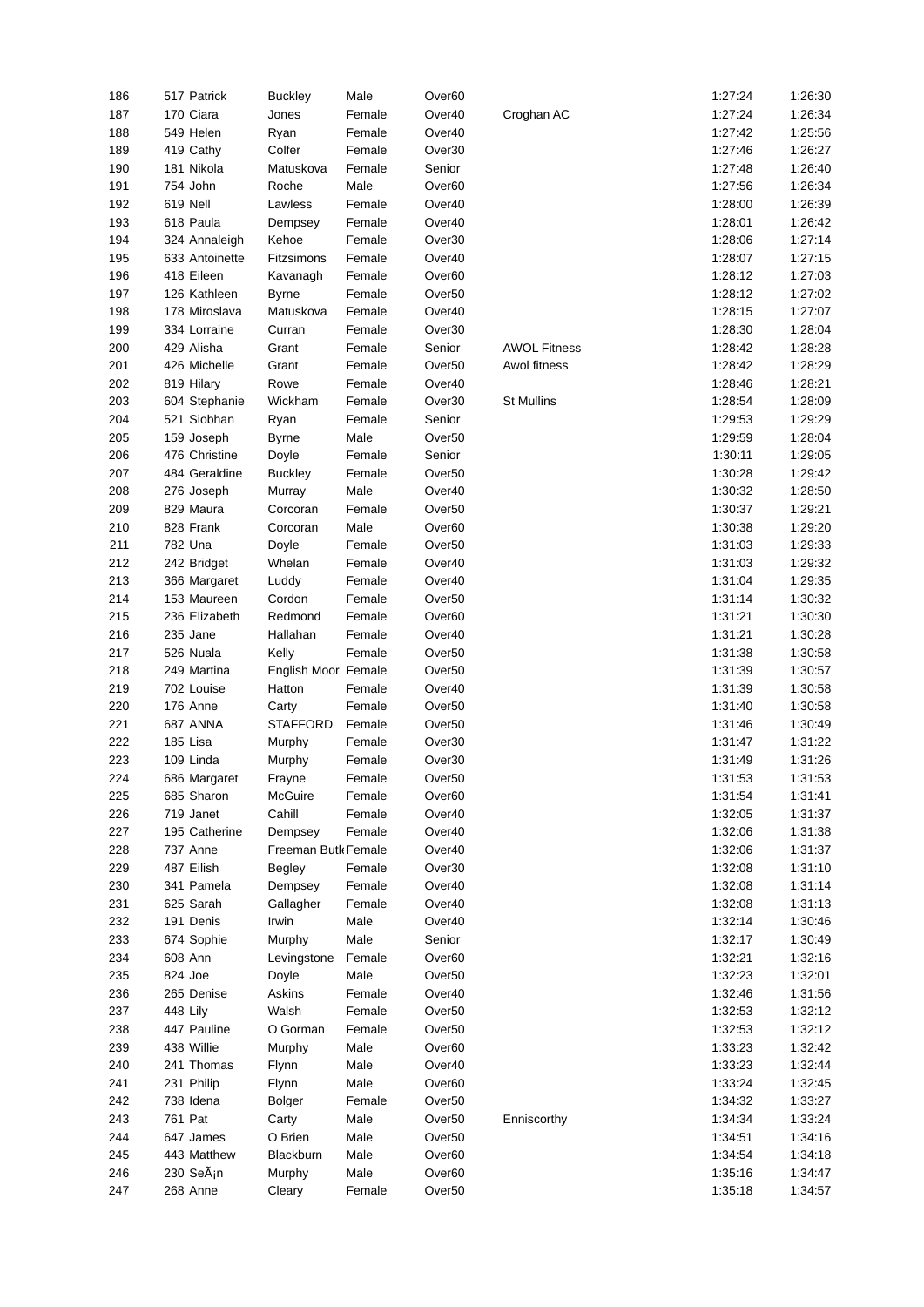| 248 | 348 Carrie      | Redmond        | Female | Over30             |                   | 1:35:22 | 1:33:37 |
|-----|-----------------|----------------|--------|--------------------|-------------------|---------|---------|
| 249 | 347 Darren      | Redmond        | Male   | Over30             |                   | 1:35:25 | 1:33:37 |
| 250 | 266 Guna        | O Toole        | Female | Over40             |                   | 1:35:27 | 1:34:18 |
| 251 | 506 Regina      | Kehoe          | Female | Over60             |                   | 1:35:32 | 1:33:47 |
| 252 | 503 Yvonne      | Kehoe          | Female | Senior             |                   | 1:35:32 | 1:33:45 |
| 253 | 548 Liz         | <b>Ivers</b>   | Female | Over40             |                   | 1:35:36 | 1:34:25 |
| 254 | 758 Trudi       | Crosbie        | Female | Over40             |                   | 1:35:36 | 1:34:29 |
| 255 | 750 Jacqueline  | Murphy         | Female | Over <sub>60</sub> |                   | 1:35:37 | 1:35:07 |
| 256 | 688 Evelyn      | Cogan          | Female | Over <sub>50</sub> |                   | 1:35:37 | 1:34:28 |
| 257 | 531 Mary        | <b>Bennett</b> | Female | Over <sub>60</sub> |                   | 1:35:38 | 1:34:30 |
| 258 | 742 Terri       | Foley          | Female | Over <sub>50</sub> |                   | 1:35:41 | 1:35:11 |
| 259 | 771 Carol       | Crosbie        | Female | Over <sub>50</sub> |                   | 1:35:43 | 1:34:32 |
| 260 | 435 Philomena   | Murray         | Female | Over <sub>60</sub> |                   | 1:35:45 | 1:35:26 |
| 261 | 600 Una         | Mc Donald      | Female | Over <sub>50</sub> |                   | 1:35:45 | 1:34:09 |
| 262 | 582 Lisa        | O Brien        | Female | Over40             |                   | 1:35:46 | 1:34:10 |
| 263 | 807 Jo          | <b>Byrne</b>   | Female | Over <sub>50</sub> |                   | 1:35:46 | 1:34:08 |
| 264 | 603 Carmel      | Devereux       | Female | Over <sub>50</sub> |                   | 1:35:47 | 1:34:07 |
| 265 | 539 Eithne      | Doyle          | Female | Over <sub>50</sub> |                   | 1:35:48 | 1:34:09 |
| 266 | 522 Mary        | Ryan           | Female | Over <sub>50</sub> |                   | 1:35:50 | 1:35:28 |
| 267 | 219 Mary        | Kelly          | Female | Over <sub>60</sub> |                   | 1:35:51 | 1:35:29 |
| 268 | 606 Fintan      | Carroll        | Male   | Over <sub>50</sub> |                   | 1:36:28 | 1:34:32 |
| 269 | 508 Brian       | Lacey          | Male   | Over30             |                   | 1:36:29 | 1:34:33 |
| 270 | 295 Liz         | <b>Brooks</b>  | Female | Over <sub>50</sub> |                   | 1:36:30 | 1:35:39 |
| 271 | 579 Moira       | Grimes         | Female | Senior             |                   | 1:36:34 | 1:35:03 |
| 272 | 671 Kasia       | O'Leary        | Female | Senior             |                   | 1:36:37 | 1:35:37 |
| 273 | 211 Ryan        | Fitzpatrick    | Male   | Senior             |                   | 1:36:37 | 1:35:37 |
| 274 | 152 John        | O Leary        | Male   | Over <sub>50</sub> | Slaney Olympic AC | 1:36:38 | 1:35:38 |
|     | 459 Roisin      |                | Female | Over70             |                   | 1:36:38 | 1:35:52 |
| 275 |                 | Leahy          |        |                    |                   | 1:36:39 | 1:36:26 |
| 276 | 105 Jackie      | Wilkinson      | Female | Over <sub>50</sub> |                   |         |         |
| 277 | 390 Peggy       | Rackard        | Male   | Over <sub>60</sub> |                   | 1:36:39 | 1:35:59 |
| 278 | 391 Robert      | Rackard        | Male   | Over60             |                   | 1:36:40 | 1:36:00 |
| 279 | 786 PJ          | Fielding       | Male   | Over40             |                   | 1:36:45 | 1:34:37 |
| 280 | 132 Jimmy       | Armstrong      | Male   | Over30             |                   | 1:36:49 | 1:35:19 |
| 281 | 316 Eamonn      | Kelly          | Male   | Over40             |                   | 1:36:57 | 1:36:06 |
| 282 | 318 Eimear      | Kelly          | Female | Over <sub>50</sub> |                   | 1:37:01 | 1:36:07 |
| 283 | 358 Philomena   | Millar         | Female | Over <sub>60</sub> |                   | 1:37:02 | 1:35:49 |
| 284 | 413 Crea        | Greenan        | Female | Senior             |                   | 1:37:10 | 1:35:12 |
| 285 | 223 Catriona    | Ellard         | Female | Over30             |                   | 1:37:39 | 1:36:26 |
| 286 | 161 Liam        | Leslie         | Male   | Over <sub>60</sub> |                   | 1:37:41 | 1:36:26 |
| 287 | 244 Joe         | Leslie         | Male   | Over30             |                   | 1:37:41 | 1:36:25 |
| 288 | 552 Mairead     | Fanning        | Female | Over60             |                   | 1:37:54 | 1:36:30 |
| 289 | 554 Rory        | Fanning        | Male   | Over <sub>60</sub> |                   | 1:37:55 | 1:36:27 |
| 290 | 823 Niamh       | Murphy         | Female | Over30             |                   | 1:37:59 | 1:36:18 |
| 291 | 594 Denise      | O Connor       | Female | Over30             |                   | 1:37:59 | 1:36:22 |
| 292 | 612 Siobhan     | O Neill        | Female | Over30             |                   | 1:37:59 | 1:36:20 |
| 293 | <b>543 Moll</b> |                | Female | Over <sub>60</sub> |                   |         | 1:37:07 |
| 294 |                 | Molloy         |        |                    |                   | 1:38:03 |         |
|     | 713 Mary        | O Neill        | Female | Over <sub>50</sub> |                   | 1:38:04 | 1:36:51 |
| 295 | 485 Nicola      | Murphy         | Female | Over40             |                   | 1:38:04 | 1:37:13 |
| 296 | 489 Laura       | Clifford       | Female | Over30             |                   | 1:38:04 | 1:37:13 |
| 297 | 541 Martina     | Merrigan       | Female | Over <sub>60</sub> |                   | 1:38:06 | 1:37:12 |
| 298 | 542 Paul        | Merrigan       | Male   | Over <sub>50</sub> |                   | 1:38:08 | 1:37:13 |
| 299 | 535 Alison      | Dwyer          | Female | Over <sub>50</sub> |                   | 1:38:20 | 1:37:25 |
| 300 | 803 Shauna      | Dwyer          | Female | Senior             |                   | 1:38:21 | 1:37:25 |
| 301 | 403 Martin      | Codd           | Male   | Over70             |                   | 1:38:22 | 1:36:39 |
| 302 | 696 Muriel      | Cullen         | Female | Over40             |                   | 1:39:14 | 1:37:44 |
| 303 | 809 Bridget     | Crean          | Female | Over <sub>50</sub> |                   | 1:39:28 | 1:29:58 |
| 304 | 808 Mag         | Dunphy         | Female | Over60             |                   | 1:39:31 | 1:29:56 |
| 305 | 350 Tina        | Kavanagh       | Female | Over40             |                   | 1:39:31 | 1:38:00 |
| 306 | 104 Anne Marie  | Hammel         | Female | Over <sub>50</sub> |                   | 1:39:47 | 1:39:04 |
| 307 | 136 Breda       | Doyle          | Female | Over <sub>60</sub> |                   | 1:39:52 | 1:38:56 |
| 308 | 462 Lar         | Doyle          | Male   | Over60             |                   | 1:39:54 | 1:38:50 |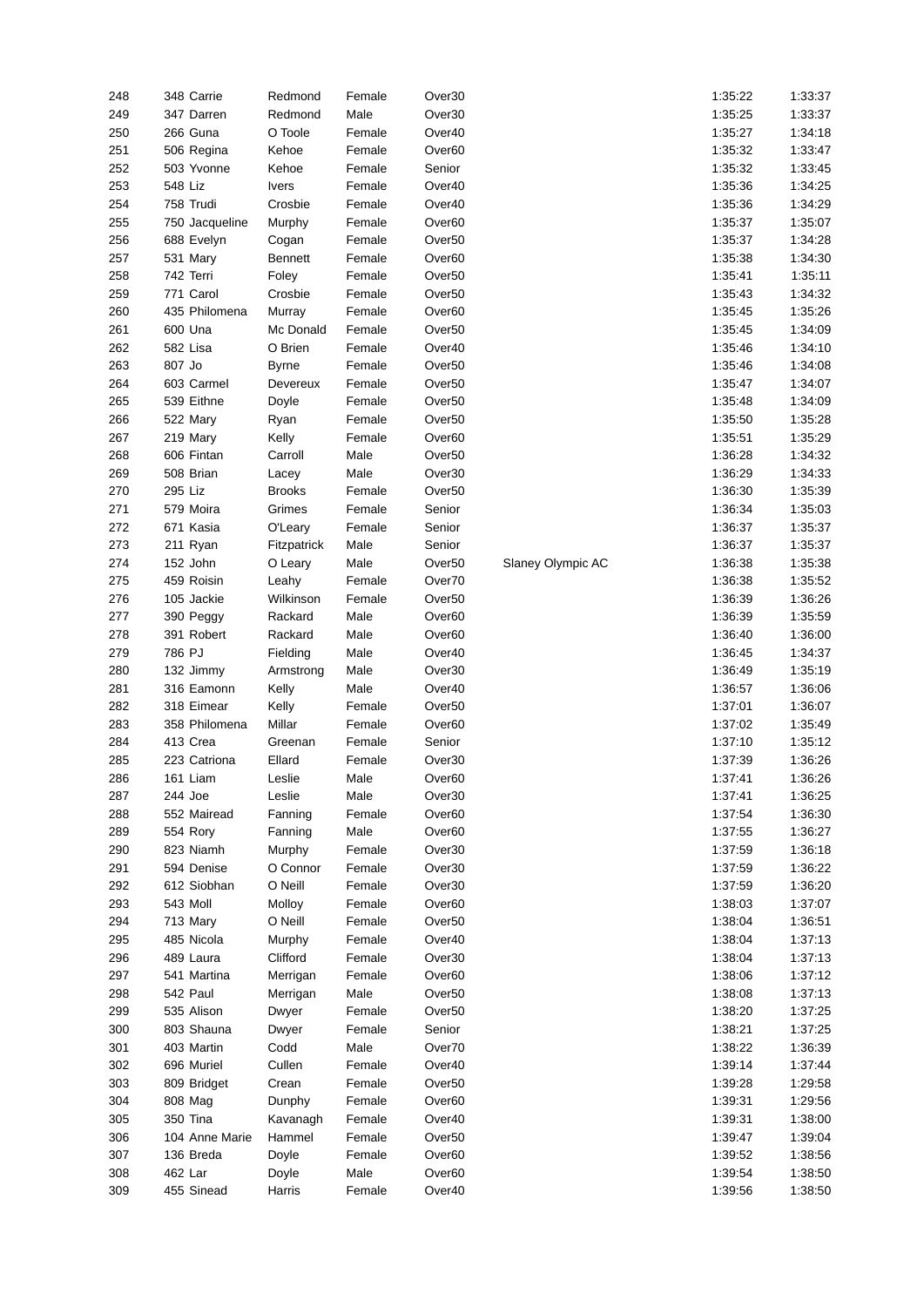| 310        | 656 Aine                  | Joyce            | Female           | Senior                                   |                            | 1:39:56            | 1:38:51            |
|------------|---------------------------|------------------|------------------|------------------------------------------|----------------------------|--------------------|--------------------|
| 311        | 110 Laura                 | Mc Grath         | Female           | Over30                                   |                            | 1:40:03            | 1:38:11            |
| 312        | 405 Patricia              | Walsh            | Female           | Over50                                   |                            | 1:40:09            | 1:39:38            |
| 313        | 333 Fiona                 | <b>Bennett</b>   | Female           | Over50                                   |                            | 1:40:09            | 1:39:38            |
| 314        | 523 Lisa                  | Cosgrave         | Female           | Senior                                   |                            | 1:40:09            | 1:39:38            |
|            |                           |                  |                  |                                          |                            |                    |                    |
| 315        | 379 Anita                 | Maguire          | Female           | Over <sub>60</sub>                       |                            | 1:40:10            | 1:39:40            |
| 316        | 330 Brian                 | Owens            | Male             | Over40                                   |                            | 1:40:22            | 1:38:21            |
| 317        | 465 Diarmuid              | O Brien          | Male             | Over40                                   |                            | 1:40:49            | 1:39:25            |
| 318        | 747 Gary                  | Sheridan         | Male             | Over40                                   |                            | 1:40:51            | 1:39:24            |
| 319        | 790 Tony                  | Fagan            | Male             | Over70                                   |                            | 1:40:56            | 1:38:17            |
| 320        | 637 Aaron                 | Davis            | Male             | Senior                                   |                            | 1:41:05            | 1:39:02            |
| 321        | 317 Paula                 | Hillis           | Female           | Over40                                   |                            | 1:41:11            | 1:40:43            |
| 322        | 814 SeÃ <sub>i</sub> n    |                  | Male             | Over30                                   |                            | 1:41:13            | 1:39:09            |
|            |                           | Hickey           |                  |                                          |                            |                    |                    |
| 323        | 796 Elsie                 | Murphy           | Female           | Over <sub>50</sub>                       |                            | 1:41:17            | 1:40:42            |
| 324        | 795 Yvonne                | Nolan            | Female           | Over40                                   |                            | 1:41:19            | 1:40:44            |
| 325        | 292 Roisin                | Brogan           | Female           | Over30                                   |                            | 1:41:34            | 1:40:48            |
| 326        | 293 Vera                  | Brogan           | Female           | Over <sub>50</sub>                       |                            | 1:41:35            | 1:40:49            |
| 327        | 253 Linda                 | Kinsella         | Female           | Over <sub>50</sub>                       |                            | 1:41:55            | 1:40:15            |
| 328        | 527 Lelia                 | Kavanagh         | Female           | Over <sub>50</sub>                       |                            | 1:42:08            | 1:41:25            |
| 329        | 826 Liz                   | Tector           | Female           | Over <sub>50</sub>                       |                            | 1:42:32            | 1:40:43            |
| 330        | 774 Joanne                | Kearns           | Female           | Over40                                   |                            | 1:42:33            | 1:40:44            |
|            |                           |                  |                  |                                          |                            |                    |                    |
| 331        | 763 Marie                 | Devereux         | Female           | Senior                                   |                            | 1:42:43            | 1:41:38            |
| 332        | 762 John                  | Laffan           | Male             | Senior                                   |                            | 1:42:47            | 1:41:42            |
| 333        | 663 Kathleen              | Laffan           | Female           | Over <sub>60</sub>                       |                            | 1:42:48            | 1:41:43            |
| 334        | 728 Ita                   | Mc Evoy          | Female           | Over40                                   |                            | 1:42:55            | 1:41:50            |
| 335        | 727 Eleanor               | Ryan             | Female           | Over <sub>50</sub>                       |                            | 1:42:56            | 1:41:49            |
| 336        | 352 Georgina              | Ludlow           | Female           | Over40                                   |                            | 1:43:00            | 1:41:43            |
| 337        | 310 Lorraine              | Ennis            | Female           | Over40                                   |                            | 1:43:01            | 1:41:44            |
| 338        | 640 Brigid                | Sinnott          | Female           | Over <sub>50</sub>                       |                            | 1:43:05            | 1:41:41            |
| 339        |                           |                  |                  |                                          |                            | 1:43:06            | 1:41:38            |
|            | 639 James                 | Byrne            | Male             | Over70                                   |                            |                    |                    |
| 340        | 411 Tom                   | Murphy           | Male             | Over60                                   |                            | 1:43:06            | 1:41:42            |
| 341        | 480 Daniel                | Ryan             | Male             | Over40                                   |                            | 1:43:12            | 1:42:04            |
| 342        | 820 Joseph                | Donnelly         | Male             | Over <sub>50</sub>                       |                            | 1:43:12            | 1:42:04            |
| 343        | 339 Molly                 | Jordan           | Female           | Senior                                   |                            | 1:43:12            | 1:41:38            |
| 344        | 404 Seamus                | Jordan           | Male             | Over <sub>50</sub>                       |                            | 1:43:12            | 1:41:40            |
| 345        | 481 Eileen                | Ryan             | Female           | Over <sub>60</sub>                       |                            | 1:43:12            | 1:42:05            |
| 346        | 281 Helen                 | Fitzgerald       | Female           | Over40                                   | St Laurence o toole Carlow | 1:43:13            | 1:41:39            |
| 347        | 340 Hugh                  | Jordan           | Male             | Over <sub>50</sub>                       |                            | 1:43:14            | 1:41:41            |
| 348        | 825 Suzanne               |                  |                  |                                          |                            |                    |                    |
| 349        |                           |                  |                  |                                          |                            |                    |                    |
| 350        |                           | Doyle            | Female           | Over <sub>50</sub>                       |                            | 1:43:17            | 1:42:57            |
|            | 831 Kathleen              | Higgins          | Female           | Over60                                   |                            | 1:43:18            | 1:42:59            |
|            | 290 Peig                  | Maguire          | Female           | Over60                                   |                            | 1:43:20            | 1:41:36            |
| 351        | 203 Bernie                | Whelan           | Female           | Over <sub>50</sub>                       |                            | 1:43:20            | 1:41:36            |
| 352        | 703 Marie                 | Garahy           | Female           | Over <sub>60</sub>                       |                            | 1:44:18            | 1:42:35            |
| 353        | 704 John                  | Garahy           | Male             | Over <sub>60</sub>                       |                            | 1:44:21            | 1:42:36            |
| 354        | 510 Anne P                | Shore            | Female           | Over <sub>60</sub>                       | Slaney Olympic AC          | 1:44:34            | 1:43:57            |
| 355        | 605 Phil                  | O Neill          | Female           | Over <sub>60</sub>                       |                            | 1:44:40            | 1:42:51            |
|            |                           |                  |                  |                                          |                            |                    |                    |
| 356        | 271 Tracy                 | Cullen           | Female           | Over <sub>50</sub>                       |                            | 1:45:17            | 1:43:30            |
| 357        | 272 Patrick               | Finn             | Male             | Over <sub>50</sub>                       |                            | 1:45:18            | 1:43:31            |
| 358        | 801 Louise                | Redmond          | Female           | Over30                                   |                            | 1:45:19            | 1:44:18            |
| 359        | 573 Lorraine              | Redmond          | Female           | Over40                                   |                            | 1:45:20            | 1:44:20            |
| 360        | 441 Eamonn                | Morrissey        | Male             | Over <sub>50</sub>                       |                            | 1:45:27            | 1:43:30            |
| 361        | 442 Carrie                | Morrissey        | Female           | Over <sub>50</sub>                       |                            | 1:45:28            | 1:43:30            |
| 362        | 227 Michael               | O Sullivan       | Male             | Over <sub>60</sub>                       |                            | 1:45:28            | 1:43:28            |
| 363        | 254 Pauline               | Stedmond         | Female           | Over <sub>50</sub>                       |                            | 1:45:35            | 1:44:15            |
| 364        | 280 Joe                   | Kenny            | Male             | Over <sub>50</sub>                       |                            | 1:45:35            | 1:44:15            |
| 365        | 546 Orla                  | Johnston         | Female           | Over30                                   |                            | 1:45:51            | 1:45:09            |
|            |                           |                  |                  |                                          |                            |                    |                    |
| 366        | 545 Anne                  | Doyle            | Female           | Over <sub>60</sub>                       |                            | 1:45:55            | 1:45:12            |
| 367        | 500 Margaret              | Levingstone      | Female           | Over <sub>50</sub>                       |                            | 1:46:17            | 1:45:19            |
| 368        | 494 Mary                  | Levingstone      | Female           | Over <sub>60</sub>                       |                            | 1:46:19            | 1:45:19            |
| 369        | 463 Anne                  | Quigley          | Female           | Over <sub>60</sub>                       |                            | 1:46:29            | 1:45:11            |
| 370<br>371 | 589 Margaret<br>592 Ellen | Furlong<br>Nolan | Female<br>Female | Over <sub>60</sub><br>Over <sub>50</sub> |                            | 1:46:29<br>1:46:34 | 1:45:10<br>1:45:23 |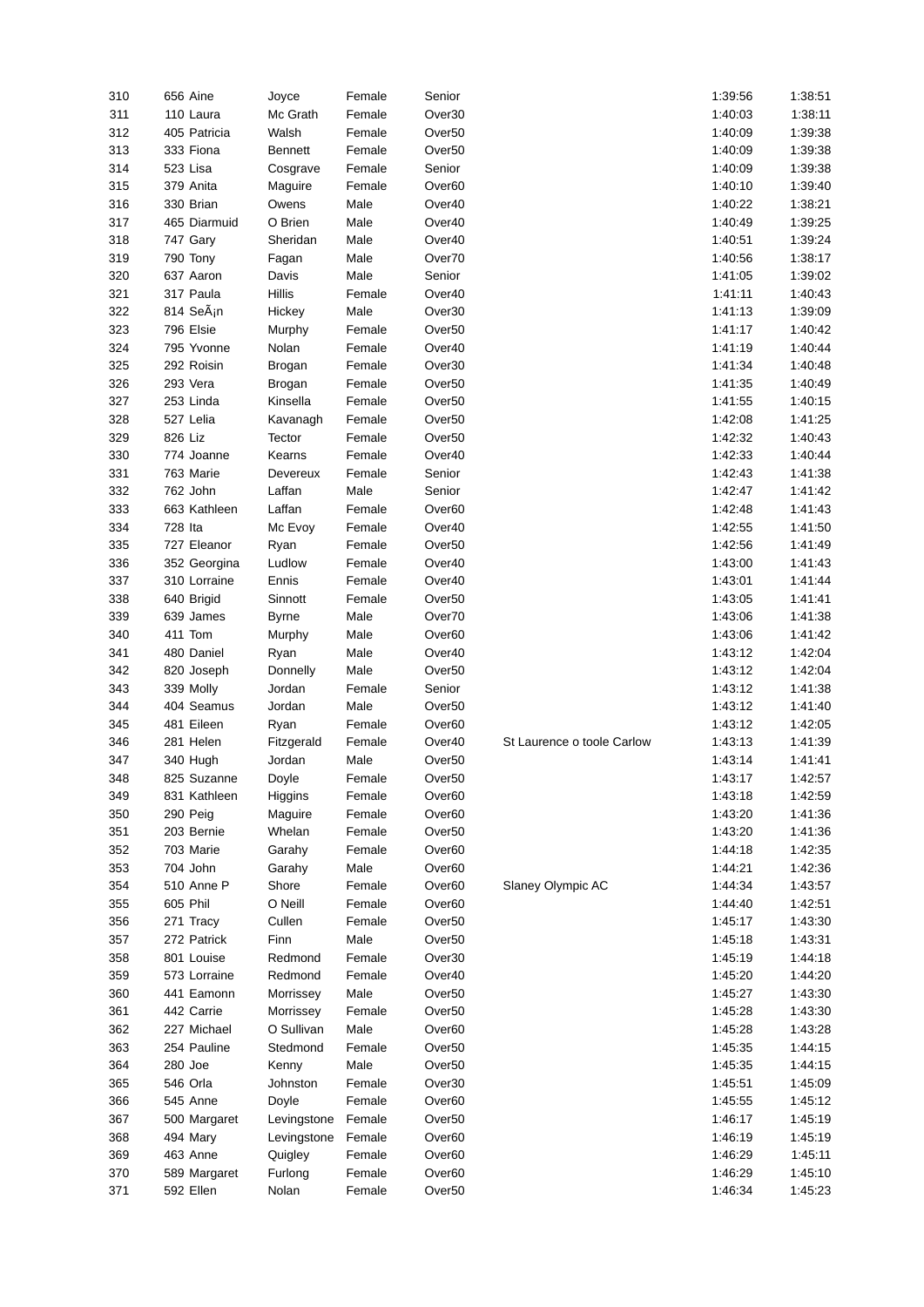| 372 |            | 611 Pauline               | Fenlon                       | Female | Over <sub>50</sub> |                              | 1:46:36 | 1:45:22 |
|-----|------------|---------------------------|------------------------------|--------|--------------------|------------------------------|---------|---------|
| 373 |            | 343 Michelle              | Anderson                     | Female | Over <sub>50</sub> |                              | 1:46:39 | 1:46:23 |
| 374 |            | 816 Chloe                 | Anderson                     | Female | Senior             |                              | 1:46:40 | 1:46:24 |
| 375 |            | 232 Sarah                 | Doyle                        | Female | Over <sub>50</sub> |                              | 1:46:42 | 1:45:21 |
| 376 |            | 233 Claire                | Doyle                        | Female | Senior             |                              | 1:46:42 | 1:45:21 |
| 377 |            | 248 Caroline              | Lawlor                       | Female | Over40             |                              | 1:46:43 | 1:45:50 |
| 378 | 246 Ann    |                           | <b>Browne</b>                | Female | Over <sub>50</sub> |                              | 1:46:44 | 1:45:48 |
| 379 |            | 581 Michelle              | Harding                      | Female | Over30             |                              | 1:46:46 | 1:45:04 |
| 380 |            | 602 Margaret              | Harding                      | Female | Over <sub>50</sub> |                              | 1:46:47 | 1:45:05 |
| 381 |            | 675 Stacey                | Greene                       | Female | Senior             |                              | 1:46:48 | 1:45:55 |
| 382 | 751 Lillie |                           | O Brien                      | Female | Over40             |                              | 1:46:49 | 1:46:02 |
| 383 |            | 695 Joyce                 | Deacon                       | Female | Over <sub>60</sub> |                              | 1:46:49 | 1:45:55 |
| 384 |            | 752 David                 | O Brien                      | Male   | Over <sub>50</sub> |                              | 1:46:49 | 1:46:03 |
| 385 |            | 676 Valerie               | Greene                       | Female | Over <sub>60</sub> |                              | 1:46:51 | 1:46:00 |
| 386 |            |                           |                              |        |                    |                              | 1:47:12 | 1:45:27 |
|     |            | 417 Teresa                | Corrigan                     | Female | Over40             |                              |         |         |
| 387 |            | 416 Myles                 | <b>Breen</b>                 | Male   | Over <sub>50</sub> |                              | 1:47:13 | 1:45:29 |
| 388 | 2304 Joan  |                           | <b>Hipwell Nevill Female</b> |        | Over40             |                              | 1:47:16 | 1:42:31 |
| 389 |            | 278 Jennifer              | Carton                       | Female | Over40             |                              | 1:47:21 | 1:45:41 |
| 390 |            | 277 Dawn                  | Rothwell                     | Female | Over40             |                              | 1:47:23 | 1:45:46 |
| 391 |            | 315 Rachael               | Rothwell                     | Female | Over40             |                              | 1:47:24 | 1:45:44 |
| 392 |            | 557 Dillon                | Beale                        | Male   | Senior             |                              | 1:47:28 | 1:45:54 |
| 393 |            | 556 Elsie                 | Beale                        | Female | Over <sub>50</sub> |                              | 1:47:31 | 1:45:57 |
| 394 |            | 736 Martina               | Fanning                      | Female | Over <sub>50</sub> |                              | 1:47:32 | 1:45:31 |
| 395 |            | 712 Betty                 | Skelton                      | Female | Over <sub>60</sub> |                              | 1:47:32 | 1:45:57 |
| 396 |            | 711 Laura                 | Skelton                      | Female | Over30             |                              | 1:47:34 | 1:45:58 |
| 397 |            | 207 Willie                | Kavanagh                     | Male   | Over <sub>50</sub> |                              | 1:47:37 | 1:46:06 |
| 398 |            | 206 Philomena             | Kavanagh                     | Female | Over <sub>50</sub> |                              | 1:47:38 | 1:46:07 |
| 399 |            | 108 Bernard               | O Leary                      | Male   | Over <sub>60</sub> |                              | 1:47:39 | 1:46:27 |
| 400 | 107 Ann    |                           | Dillon                       | Female | Over <sub>50</sub> |                              | 1:47:39 | 1:46:28 |
| 401 |            | 131 Philip                | Hughes                       | Male   | Over <sub>50</sub> |                              | 1:47:39 | 1:46:26 |
| 402 | 475 Orla   |                           | Mongan                       | Female | Over40             |                              | 1:47:51 | 1:46:53 |
| 403 |            | 580 Dearbhla              | Mongan                       | Female | Senior             | Ballaghkeene National School | 1:47:52 | 1:46:54 |
| 404 |            | 477 Anne                  | Doyle                        | Female | Over40             |                              | 1:47:53 | 1:46:55 |
| 405 |            | 698 Chloe                 | Carroll                      | Female | Senior             |                              | 1:47:54 | 1:46:19 |
| 406 |            | 346 Anita                 | Clancy                       | Female | Over40             |                              | 1:47:58 | 1:46:32 |
| 407 | 2381 Ann   |                           | Curtis                       | Female | Over <sub>50</sub> |                              | 1:47:58 | 1:46:32 |
| 408 |            | 345 Clare                 | O Sullivan                   | Female | Over40             |                              | 1:48:03 | 1:46:36 |
| 409 |            | 478 Miss Pauline Courtney |                              | Female | Over <sub>50</sub> |                              | 1:48:04 | 1:46:16 |
| 410 | 797 Pat    |                           | Ellard                       | Male   | Over <sub>60</sub> |                              | 1:48:05 | 1:47:41 |
| 411 | 806 Ann    |                           | Kelly                        | Female | Over <sub>50</sub> |                              | 1:48:05 | 1:46:17 |
| 412 |            | 634 Caroline              | Mc Laughlin                  | Female | Over40             |                              | 1:48:10 | 1:47:21 |
| 413 |            | 706 Margaret              | Taylor                       | Female | Over <sub>50</sub> |                              | 1:48:11 | 1:47:34 |
| 414 |            | 208 Mary                  | Slye                         | Female | Over <sub>60</sub> |                              | 1:48:12 | 1:47:36 |
| 415 |            | 294 Joan                  | Stone                        | Female | Over <sub>50</sub> |                              | 1:48:13 | 1:47:37 |
| 416 | 2357 Mary  |                           | Murphy                       | Female | Over <sub>50</sub> |                              | 1:48:19 | 1:46:51 |
| 417 | 2371 Anne  |                           | French                       | Female | Over <sub>50</sub> |                              | 1:48:20 | 1:46:54 |
| 418 |            | 209 Breda                 | O Brien                      | Female | Over70             |                              | 1:48:21 | 1:46:46 |
| 419 |            | 117 Bridget               | Storey                       | Female | Over <sub>60</sub> | Ballyhoque fa                | 1:48:21 | 1:46:46 |
| 420 |            | 113 John                  | Dugdale                      | Male   | Over <sub>60</sub> |                              | 1:48:22 | 1:47:23 |
| 421 |            | 320 Elizabeth             | Murphy                       | Female | Over <sub>60</sub> |                              | 1:48:22 | 1:47:26 |
| 422 |            | 319 Patrick               | Murphy                       | Male   | Over <sub>60</sub> |                              | 1:48:23 | 1:47:28 |
|     |            |                           |                              |        |                    |                              |         |         |
| 423 |            | 673 Catherine             | Doyle                        | Female | Over70             |                              | 1:48:30 | 1:46:45 |
| 424 |            | 376 Marian                | Dillon                       | Female | Over <sub>60</sub> |                              | 1:48:36 | 1:47:47 |
| 425 |            | 744 Linda                 | Thorpe                       | Female | Over60             |                              | 1:48:36 | 1:47:47 |
| 426 |            | 162 Catherine             | <b>Breen</b>                 | Female | Over <sub>60</sub> |                              | 1:48:52 | 1:46:56 |
| 427 |            | 392 Anne                  | Foley                        | Female | Over <sub>50</sub> |                              | 1:48:53 | 1:46:55 |
| 428 |            | 412 Breda                 | Greenan                      | Female | Over <sub>60</sub> |                              | 1:48:53 | 1:46:57 |
| 429 |            | 273 Mary                  | Long                         | Female | Over30             |                              | 1:48:54 | 1:47:14 |
| 430 |            | 646 Edel                  | Doran                        | Female | Over40             |                              | 1:48:54 | 1:47:14 |
| 431 |            | 386 Margaret              | Murphy                       | Female | Over <sub>60</sub> |                              | 1:48:55 | 1:46:57 |
| 432 |            | 559 Catherine             | Conroy breen Female          |        | Over <sub>50</sub> |                              | 1:48:57 | 1:46:59 |
| 433 |            | 121 Linda                 | <b>Breen</b>                 | Female | Over <sub>50</sub> |                              | 1:48:57 | 1:46:58 |
|     |            |                           |                              |        |                    |                              |         |         |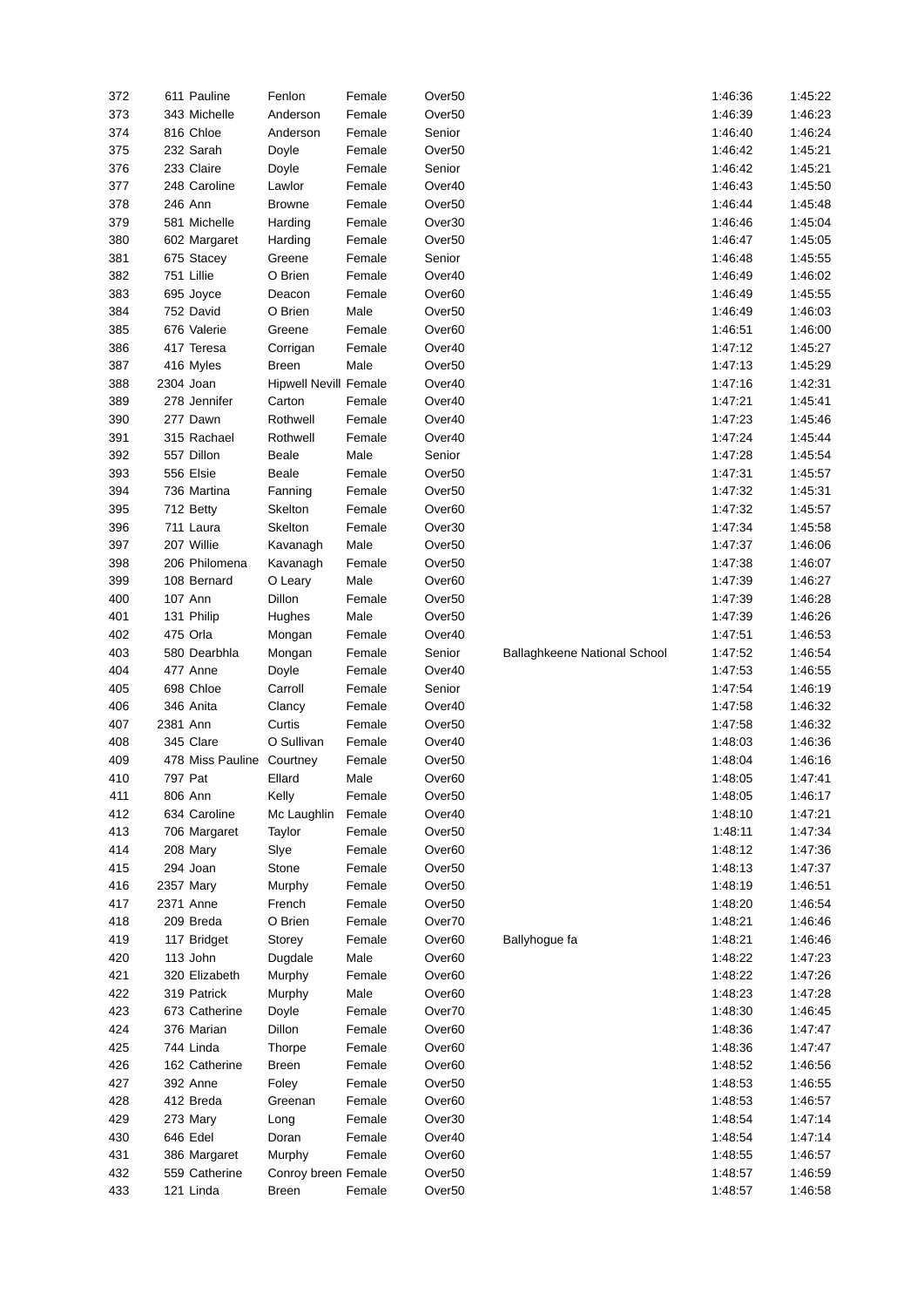| 434 | 116 Liz        | <b>Butler</b>        | Female | Over <sub>50</sub> |      | 1:48:58 | 1:46:58 |
|-----|----------------|----------------------|--------|--------------------|------|---------|---------|
| 435 | 303 Margaret   | Morrissey            | Female | Over <sub>50</sub> |      | 1:49:00 | 1:47:30 |
| 436 | 302 Samantha   | Morrissey            | Female | Over30             |      | 1:49:01 | 1:47:33 |
| 437 | 735 Goretti    | Hayes                | Female | Over40             | Awol | 1:49:30 | 1:48:42 |
| 438 | 615 Elaine     | Sheridan             | Female | Over <sub>50</sub> |      | 1:49:45 | 1:47:43 |
| 439 | 337 John       | Fenlon               | Male   | Over <sub>50</sub> |      | 1:50:02 | 1:49:13 |
| 440 | 106 Jim        | <b>Breen</b>         | Male   | Over <sub>50</sub> |      | 1:50:05 | 1:48:06 |
| 441 | 794 Trish      | <b>Breen</b>         | Female | Over <sub>50</sub> |      | 1:50:48 | 1:48:56 |
| 442 | 776 Margaret   | <b>Bookey</b>        | Male   | Over <sub>50</sub> |      | 1:50:51 | 1:42:40 |
| 443 | 778 Emma       | <b>Bookey</b>        | Female | Over30             |      | 1:50:51 | 1:42:42 |
| 444 | 777 Thomas     | <b>Bookey</b>        | Male   | Over <sub>60</sub> |      | 1:50:52 | 1:42:42 |
| 445 | 666 Marie      | Doran                | Female | Over <sub>60</sub> |      | 1:50:55 | 1:49:42 |
| 446 | 409 Charlie    | Kearney              | Male   | Over <sub>60</sub> |      | 1:51:15 | 1:49:19 |
| 447 |                |                      |        | Over <sub>50</sub> |      | 1:51:24 | 1:49:20 |
|     | 214 Helen      | Maguire              | Female |                    |      |         |         |
| 448 | 215 Claire     | <b>Bolger</b>        | Female | Over30             |      | 1:51:25 | 1:49:22 |
| 449 | 212 Kathleen   | Bolger               | Female | Over <sub>60</sub> |      | 1:51:27 | 1:49:20 |
| 450 | 101 Catherine  | Dugdale              | Female | Over30             |      | 1:51:31 | 1:50:34 |
| 451 | 171 Thomas     | Lacey                | Male   | Over30             |      | 1:51:32 | 1:50:34 |
| 452 | 544 Siobhan    | O Leary              | Female | Over40             |      | 1:52:03 | 1:50:14 |
| 453 | 534 David      | Clancy               | Male   | Over <sub>50</sub> |      | 1:52:03 | 1:50:13 |
| 454 | 567 Rebecca    | O Rourke             | Male   | Over <sub>50</sub> |      | 1:52:05 | 1:50:15 |
| 455 | 166 Alma       | Grannell             | Female | Over40             |      | 1:52:05 | 1:50:15 |
| 456 | 467 Sally      | O Connor             | Female | Over <sub>60</sub> |      | 1:52:09 | 1:50:14 |
| 457 | 466 Eddie      | Kehoe                | Male   | Over70             |      | 1:52:09 | 1:50:17 |
| 458 | 721 Rachel     | Kelly                | Female | Senior             |      | 1:52:17 | 1:51:01 |
| 459 | 2460 Patrick   | Kelly                | Male   | Over <sub>50</sub> |      | 1:52:19 | 1:51:01 |
| 460 | 768 Richard    | Murphy               | Male   | Over70             |      | 1:52:19 | 1:51:26 |
| 461 | 326 Caroline   | Campbell             | Female | Over60             |      | 1:52:35 | 1:51:48 |
| 462 | 784 Niamh      | Campbell             | Female | Senior             |      | 1:52:35 | 1:51:49 |
| 463 | 2348 John      | Nolan                | Male   | Over <sub>60</sub> |      | 1:52:49 | 1:51:26 |
| 464 | 499 Donna      | Spellacy O Le Female |        | Over40             |      | 1:52:50 | 1:51:26 |
| 465 | 498 Elizabeth  | O Leary              | Female | Over <sub>60</sub> |      | 1:52:50 | 1:51:28 |
| 466 | 199 Lisa       | Doyle                | Female | Over30             |      | 1:53:07 | 1:51:39 |
| 467 | 127 Eileen     | Codd                 | Female | Over30             |      | 1:53:31 | 1:52:28 |
| 468 | 659 Anne       | Codd                 | Female | Over70             |      | 1:54:23 | 1:52:23 |
| 469 | 626 James      | Codd                 | Male   | Over40             |      | 1:54:23 | 1:52:26 |
| 470 | 789 Wayne      | Codd                 | Male   | Over30             |      | 1:54:24 | 1:52:26 |
| 471 | 812 Theresa    | White                | Female | Over <sub>60</sub> |      | 1:54:26 | 1:53:22 |
| 472 | 445 Pat        | White                | Male   | Over <sub>60</sub> |      | 1:54:26 | 1:53:21 |
| 473 | 658 Jeremiah   | Codd                 | Male   | Over70             |      | 1:54:27 | 1:52:24 |
| 474 | 811 Catherine  | Galvin               | Female | Over60             |      | 1:54:27 | 1:53:23 |
| 475 | 571 Marie      | Flynn                | Female | Over <sub>60</sub> |      | 1:54:31 | 1:53:22 |
| 476 | 410 Elizabeth  | Whelan               | Female | Over <sub>60</sub> |      | 1:56:20 | 1:56:20 |
| 477 | 492 Michael    | Whelan               | Male   | Over <sub>60</sub> |      | 1:56:20 | 1:56:20 |
| 478 | 279 Louise     | Raleigh              | Female | Over40             |      | 1:56:24 | 1:54:44 |
| 479 | 307 Sandra     | Rothwell Murr Female |        | Over <sub>50</sub> |      | 1:56:24 | 1:54:44 |
| 480 | 464 Helen      | Murphy               | Female | Over <sub>60</sub> |      | 1:59:10 | 1:57:17 |
| 481 | 570 Una        | Doherty              | Female | Over70             |      | 1:59:41 | 1:58:57 |
| 482 | 2446 Mary      | Kerr                 | Female | Over <sub>60</sub> |      | 1:59:41 | 1:58:56 |
| 483 | 383 Amy        | Hickey               | Female | Over30             |      | 2:00:26 | 1:58:23 |
| 484 | 446 Ellen      | Davis                | Female | Over <sub>50</sub> |      | 2:00:27 | 1:58:23 |
| 485 | 596 Denis      | Cullinane            | Male   | Over <sub>60</sub> |      | 2:00:31 | 1:58:22 |
| 486 | 558 Margaret   | Crean                | Male   | Over <sub>60</sub> |      | 2:00:34 | 1:58:23 |
| 487 | 672 Edmund     | Crean                | Male   | Over60             |      | 2:00:34 | 1:58:22 |
| 488 | 757 Julie      | Heslin               | Female | Over <sub>60</sub> |      | 2:00:35 | 1:58:25 |
| 489 |                | Culleton             |        |                    |      | 2:01:28 |         |
|     | 239 Josephine  |                      | Female | Over40             |      |         | 2:00:02 |
| 490 | 312 Irene      | Bohanna              | Female | Over <sub>60</sub> |      | 2:01:30 | 2:00:03 |
| 491 | 583 William    | Culleton             | Male   | Over <sub>50</sub> |      | 2:01:30 | 2:00:02 |
| 492 | 313 Elizabeth  | <b>Bohanna</b>       | Female | Over30             |      | 2:01:32 | 2:00:04 |
| 493 | 258 Bernardine | Fitzgerald           | Female | Over <sub>50</sub> |      | 2:01:43 | 2:01:28 |
| 494 | 538 Laura      | Murphy               | Female | Senior             |      | 2:02:16 | 2:00:46 |
| 495 | 180 Ellen      | Kavanagh             | Female | Over <sub>60</sub> |      | 2:03:46 | 2:02:10 |